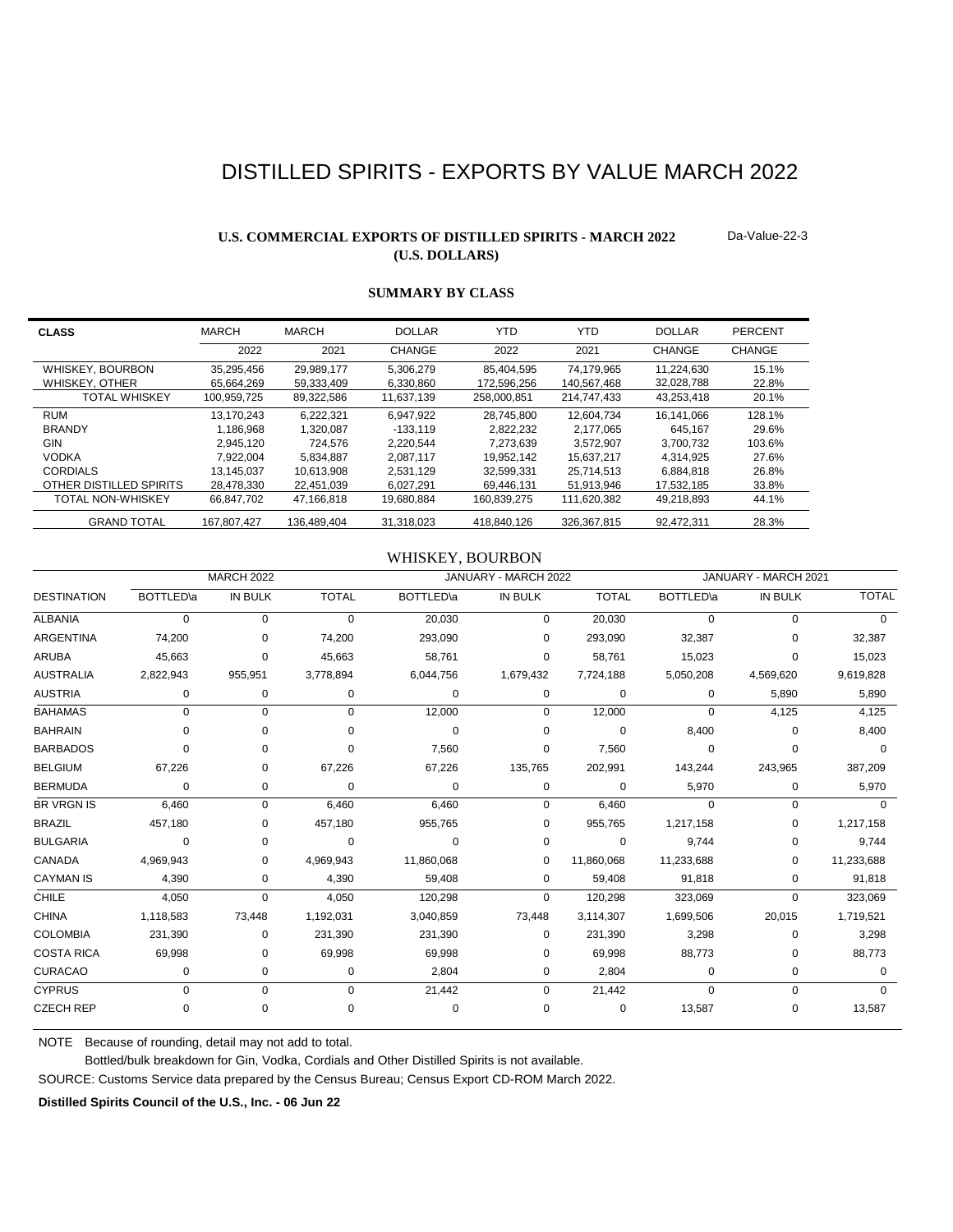### Page 2 Da-Value-22-3

# DESTINATION BOTTLED\a IN BULK TOTAL BOTTLED\a IN BULK TOTAL BOTTLED\a IN BULK TOTAL MARCH 2022 JANUARY - MARCH 2022 JANUARY - MARCH 2021 DENMARK 70,748 0 70,748 70,748 0 70,748 15,663 0 15,663 DOM REP 6,840 0 6,840 51,490 0 51,490 8,338 0 8,338 ECUADOR 0 52,245 52,245 0 52,245 52,245 0 0 0 ESTONIA 4,963 0 4,963 7,749 0 7,749 2,886 0 2,886 FINLAND 0 0 33,314 0 33,314 0 0 FRANCE 219,833 14,535 234,368 1,077,985 476,537 1,554,522 355,924 291,503 647,427 GEORGIA 0 0 0 0 0 0 3,981 0 3,981 GERMANY 859,995 1,268,578 2,128,573 1,383,808 3,587,626 4,971,434 1,121,978 3,907,393 5,029,371 GREECE 0 0 0 0 0 0 20,187 0 20,187 GRENADA 38,814 0 38,814 38,814 0 38,814 0 0 0 GUADELOUPE 0 0 0 0 0 0 0 91,965 0 91,965 GUATEMALA 0 0 0 9,100 0 9,100 26,049 0 26,049 HAITI 0 0 0 0 0 0 17,025 0 17,025 HONG KONG 44,762 0 44,762 49,444 0 49,444 18,412 0 18,412 HUNGARY 0 9,107 9,107 0 9,107 9,107 0 0 0 ICELAND 0 0 0 37,162 0 37,162 0 0 0 INDIA 107,138 346,797 453,935 107,138 404,724 511,862 40,781 231,060 271,841 IRELAND 0 0 0 0 0 0 18,893 0 18,893 ISRAEL 35,601 0 35,601 35,601 0 35,601 42,029 0 42,029 ITALY 332,363 0 332,363 372,194 269,244 641,438 411,730 39,084 450,814 JAMAICA 96,913 0 96,913 177,722 41,025 218,747 26,680 0 26,680 JAPAN 1,411,902 3,288,955 4,700,857 4,562,072 5,615,486 10,177,558 8,537,101 7,085,851 15,622,952 JORDAN 0 0 0 0 0 0 16,101 0 16,101 KOREA, S. 1,657,858 0 1,657,858 3,132,558 0 3,132,558 558,553 0 558,553 LATVIA 309,554 0 309,554 1,408,482 0 1,408,482 926,628 0 926,628 LITHUANIA 0 0 0 0 0 0 74,862 0 74,862 MACAO 0 0 0 0 23,031 23,031 2,760 0 2,760 MALAYSIA 0 0 0 3,486 3,486 0 0 MEXICO 329,510 0 329,510 969,026 0 969,026 386,622 0 386,622 N. ZEALAND 5,485 1,276,012 1,281,497 470,233 2,319,512 2,789,745 987,365 1,553,228 2,540,593 NETHLDS 864,252 92,155 956,407 2,320,927 161,578 2,482,505 1,901,454 97,688 1,999,142 NIGERIA 0 0 0 0 0 0 78,400 0 78,400 NORWAY 0 0 0 6,872 0 6,872 39,916 0 39,916 OMAN 0 0 0 0 0 0 12,825 0 12,825 PANAMA 25,537 0 25,537 97,177 0 97,177 6,295 0 6,295 PARAGUAY 0 0 0 80,602 0 80,602 0 0 0 PERU 0 0 0 0 0 0 21,713 7,480 29,193 PHILIPPINES 0 0 0 0 0 0 38,010 0 38,010 POLAND 161,625 0 161,625 230,500 0 230,500 69,040 0 69,040 QATAR 14,717 0 14,717 14,717 0 14,717 0 0 0 ROMANIA 0 0 0 6,582 0 6,582 0 0 0 RUSSIA 56,700 0 56,700 167,063 0 167,063 382,284 0 382,284

S. AFRICA 119,281 282,460 401,741 214,707 677,904 892,611 44,603 291,058 335,661

### WHISKEY, BOURBON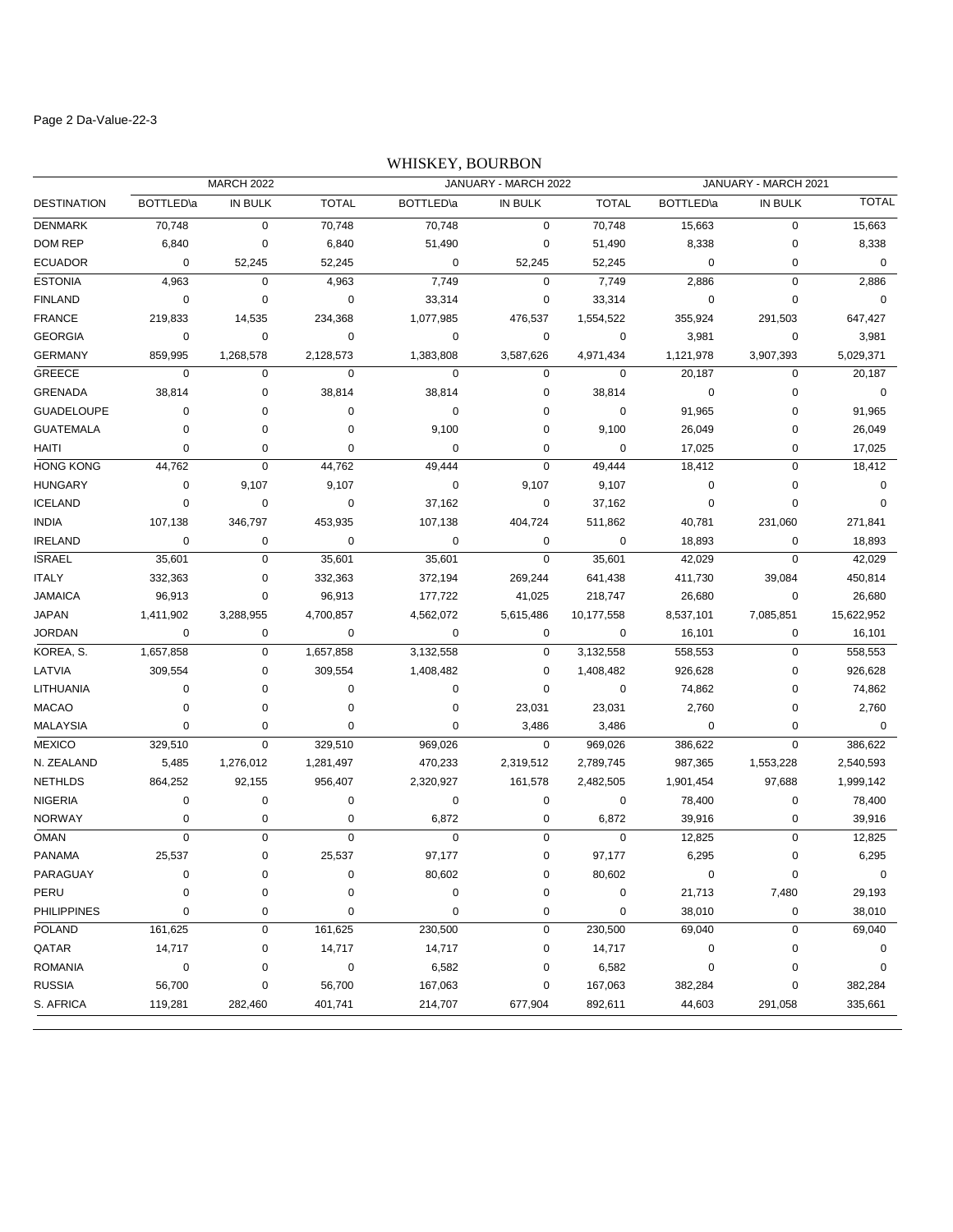#### Page 3 Da-Value-22-3

# DESTINATION BOTTLED\a IN BULK TOTAL BOTTLED\a IN BULK TOTAL BOTTLED\a IN BULK TOTAL MARCH 2022 JANUARY - MARCH 2022 JANUARY - MARCH 2021 SINGAPORE 101,046 0 101,046 265,858 0 265,858 196,459 0 196,459 SINT MAARTEN 8,725 0 8,725 13,262 0 13,262 3,645 0 3,645 SLOVENIA 0 0 0 3,785 0 3,785 8,655 0 8,655 SPAIN 1,837,335 7,028,297 8,865,632 9,669,261 14,027,616 23,696,877 19,549 12,114,375 12,133,924 ST. LUCIA 23,286 0 23,286 31,021 0 31,021 38,975 0 38,975 SWEDEN 0 0 0 46,882 0 46,882 81,193 0 81,193 SWITZLD 0 0 0 17,952 0 17,952 111,919 0 111,919 TAIWAN 42,123 0 42,123 151,805 12,662 164,467 110,350 0 110,350 THAILAND 79,660 0 79,660 84,813 0 84,813 3,133 0 3,133 TURK & CAC. 4,345 0 4,345 7,045 0 7,045 4,435 0 4,435 TURKEY 37,171 0 37,171 77,063 0 77,063 41,504 0 41,504 U. A. E. 10,218 0 10,218 29,853 0 29,853 120,680 0 120,680 U. KINGDOM 1,211,751 290,356 1,502,107 3,989,460 1,115,242 5,104,702 5,153,176 1,540,502 6,693,678 UKRAINE 23,260 0 23,260 23,260 0 23,260 0 0 0 URUGUAY 252,748 0 252,748 263,428 0 263,428 0 0 0 VENEZUELA 0 0 0 0 0 0 14,175 0 14,175 VIETNAM 33,097 0 33,097 33,097 0 33,097 26,354 0 26,354 ZAMBIA 0 5,378 5,378 0 5,378 5,378 0 0 0 TOTAL 20,311,182 14,984,274 35,295,456 54,713,547 30,691,048 85,404,595 42,177,128 32,002,837 74,179,965

### WHISKEY, BOURBON

### WHISKEY, OTHER

|                    |                   | <b>MARCH 2022</b> |              |                   | JANUARY - MARCH 2022 |              |                   | JANUARY - MARCH 2021 |              |
|--------------------|-------------------|-------------------|--------------|-------------------|----------------------|--------------|-------------------|----------------------|--------------|
| <b>DESTINATION</b> | <b>BOTTLED</b> \a | <b>IN BULK</b>    | <b>TOTAL</b> | <b>BOTTLED</b> \a | IN BULK              | <b>TOTAL</b> | <b>BOTTLED</b> la | <b>IN BULK</b>       | <b>TOTAL</b> |
| <b>ALBANIA</b>     | 0                 | $\mathbf 0$       | 0            | 471,207           | 0                    | 471,207      | 180,751           | 0                    | 180,751      |
| <b>ANTIGUA</b>     | $\Omega$          | $\Omega$          | $\Omega$     | 3,090             | $\Omega$             | 3,090        | $\Omega$          | 0                    | $\Omega$     |
| <b>ARGENTINA</b>   | 235,304           | 0                 | 235,304      | 465,324           | 0                    | 465,324      | 469,212           |                      | 469,212      |
| <b>ARUBA</b>       | 0                 | $\Omega$          | $\Omega$     | $\Omega$          | 0                    | $\Omega$     | 19,293            | 0                    | 19,293       |
| <b>AUSTRALIA</b>   | 4,195,069         | 1,168,791         | 5,363,860    | 10,304,407        | 2,335,047            | 12,639,454   | 6,410,801         | 2,077,551            | 8,488,352    |
| <b>AUSTRIA</b>     | 0                 | $\mathbf 0$       | 0            | 892,748           | 0                    | 892,748      | 293,880           | 0                    | 293,880      |
| <b>BAHAMAS</b>     | 9,423             | 0                 | 9,423        | 25,739            | $\Omega$             | 25,739       | 7,043             | 7,960                | 15,003       |
| <b>BARBADOS</b>    | 9,005             | 0                 | 9,005        | 33,942            | $\Omega$             | 33,942       | $\Omega$          | 0                    | $\Omega$     |
| <b>BELGIUM</b>     | 9,770             | 0                 | 9,770        | 9,770             | $\Omega$             | 9,770        | 1,725,927         | 0                    | 1,725,927    |
| <b>BERMUDA</b>     | 0                 | 0                 | 0            | 0                 | 0                    | 0            | 70,204            | 0                    | 70,204       |
| <b>BR VRGN IS</b>  | $\Omega$          | $\mathbf 0$       | 0            | 6.106             | 0                    | 6,106        | $\Omega$          | $\Omega$             |              |
| <b>BRAZIL</b>      | 2,534,352         | 0                 | 2,534,352    | 4,011,714         | 0                    | 4,011,714    | 3,331,904         | 52,879               | 3,384,783    |
| <b>BULGARIA</b>    | 293,355           | 0                 | 293,355      | 293,355           | 0                    | 293,355      | 626,904           | 0                    | 626,904      |
| CANADA             | 2,089,077         | 0                 | 2,089,077    | 4,736,927         | 0                    | 4,736,927    | 4,535,544         | 0                    | 4,535,544    |
| <b>CAYMAN IS</b>   | 0                 | 0                 | 0            | 78,084            | 0                    | 78,084       | $\Omega$          | 0                    | 0            |
| <b>CHILE</b>       | 2,101,978         | $\mathbf 0$       | 2,101,978    | 6,169,180         | 0                    | 6,169,180    | 4,309,022         | 0                    | 4,309,022    |
| <b>CHINA</b>       | 237,592           | 0                 | 237,592      | 2,306,508         | 0                    | 2,306,508    | 2,291,783         | 0                    | 2,291,783    |
| <b>COLOMBIA</b>    | 572,816           | 0                 | 572,816      | 966,878           | 0                    | 966,878      | 428,403           | 0                    | 428,403      |
| <b>COSTA RICA</b>  | 0                 | 0                 | $\Omega$     | 47,059            | 0                    | 47,059       | 52,785            | 0                    | 52,785       |
| <b>CROATIA</b>     | 108,759           | 0                 | 108,759      | 636,842           | 0                    | 636,842      | 320,091           | 0                    | 320,091      |
| <b>CURACAO</b>     | 37,459            | 0                 | 37,459       | 52,425            | 0                    | 52,425       | 15,324            | 0                    | 15,324       |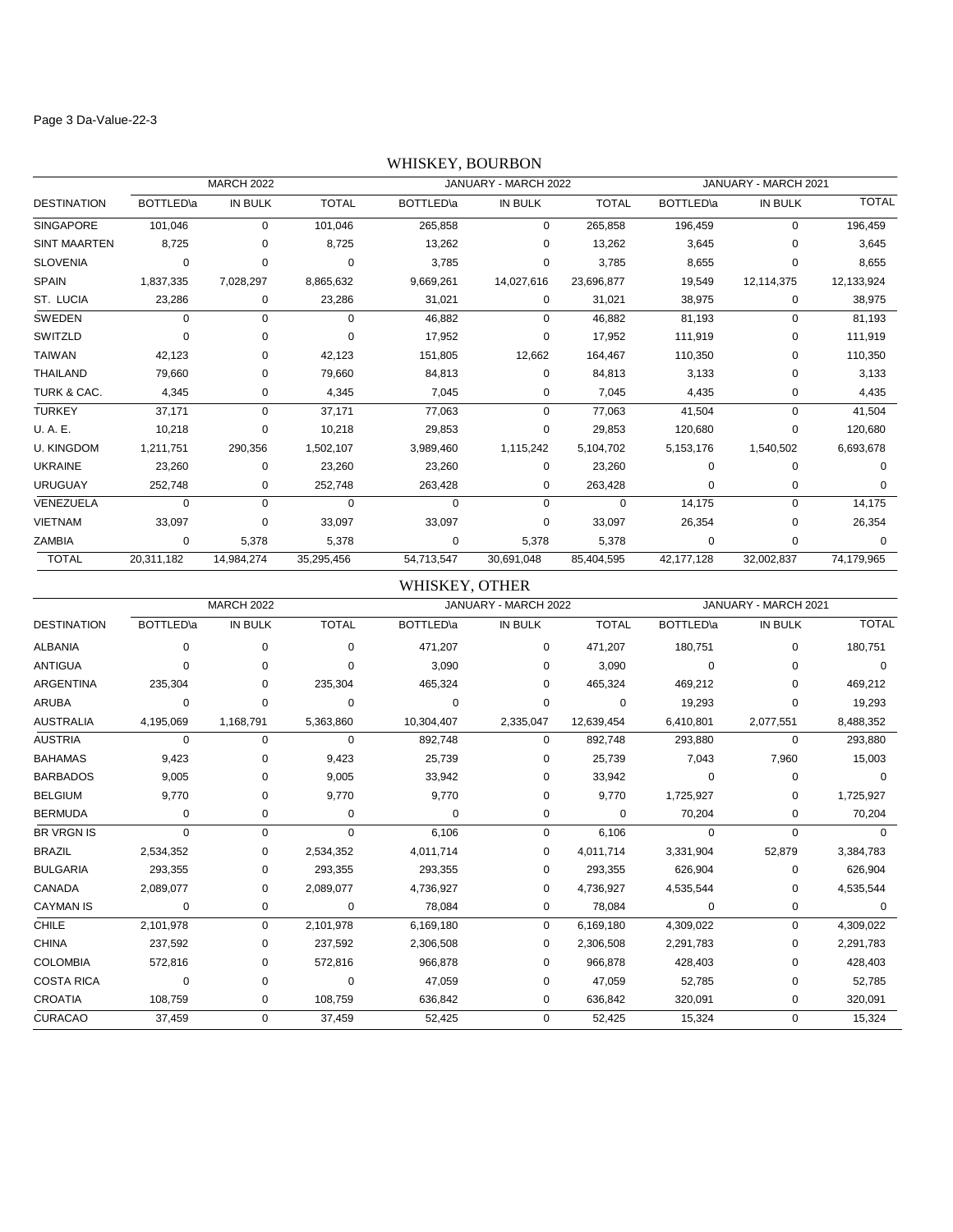#### Page 4 Da-Value-22-3

# DESTINATION BOTTLED\a IN BULK TOTAL BOTTLED\a IN BULK TOTAL BOTTLED\a IN BULK TOTAL MARCH 2022 JANUARY - MARCH 2022 JANUARY - MARCH 2021 CYPRUS 0 0 0 184,789 0 184,789 75,852 0 75,852 CZECH REP 340,834 0 340,834 716,327 0 716,327 331,971 0 331,971 DENMARK 288,575 0 288,575 734,144 0 734,144 606,428 0 606,428 DOM REP 1,061,400 0 1,061,400 1,315,809 116,385 1,432,194 117,000 0 117,000 EL SLVADR 102,908 0 102,908 120,550 0 120,550 40,456 0 40,456 ESTONIA 180,396 0 180,396 429,882 0 429,882 239,171 0 239,171 FINLAND 0 0 0 1,160,200 0 1,160,200 108,025 0 108,025 FR GUIANA 64,435 0 64,435 64,435 0 64,435 73,415 0 73,415 FRANCE 4,057,585 0 4,057,585 14,444,905 0 14,444,905 25,270,087 885,178 26,155,265 GEORGIA 0 0 0 80,757 0 80,757 419,267 0 419,267 GERMANY 4,550,378 98,551 4,648,929 18,051,452 98,551 18,150,003 20,444,617 47,912 20,492,529 GREECE 132,786 0 132,786 1,397,076 0 1,397,076 793,603 0 793,603 GRENADA 3,090 0 3,090 9,162 0 9,162 0 0 0 GUATEMALA 70,020 0 70,020 70,020 0 70,020 0 0 0 HAITI 76,440 0 76,440 240,743 0 240,743 77,665 0 77,665 HONG KONG 353,704 0 353,704 498,146 0 498,146 228,467 0 228,467 HUNGARY 691,598 0 691,598 1,258,417 0 1,258,417 513,873 0 513,873 ICELAND 0 0 0 104,826 0 104,826 0 0 0 INDIA 739,291 19,498 758,789 1,494,751 72,896 1,567,647 584,027 0 584,027 IRELAND 0 0 0 6,105 0 6,105 741,641 0 741,641 ISRAEL 394,868 0 394,868 647,958 0 647,958 644,438 0 644,438 ITALY 744,392 0 744,392 1,130,487 0 1,130,487 1,867,944 0 1,867,944 JAMAICA 0 0 0 39,005 94,650 133,655 30,177 0 30,177 JAPAN 5,413,793 99,722 5,513,515 11,548,150 111,722 11,659,872 8,346,056 113,934 8,459,990 KAZAKHSTN 156,043 0 156,043 156,043 0 156,043 0 0 0 KOREA, S. 500,635 5,625 506,260 1,651,384 5,625 1,657,009 846,217 0 846,217 LATVIA 4,228,783 0 4,228,783 11,873,335 0 11,873,335 5,901,356 0 5,901,356 LITHUANIA 326,557 0 326,557 1,005,951 0 1,005,951 419,939 0 419,939 MALAYSIA 134,866 0 134,866 134,866 0 134,866 0 0 MALTA 0 0 0 149,510 0 149,510 126,613 0 126,613 MARTINQ 0 0 0 94,187 0 94,187 0 0 0 MEXICO 210,132 186,451 396,583 248,719 847,884 1,096,603 20,539 372,507 393,046 MICRONS 5,261 0 5,261 5,261 0 5,261 9,642 0 9,642 MOROCCO 0 0 0 821,745 0 821,745 297,493 0 297,493 N. ZEALAND 450,266 0 450,266 921,162 100,249 1,021,411 537,796 100,164 637,960 NETHLDS 365,494 5,234,671 5,600,165 1,402,346 11,154,151 12,556,497 2,052,621 1,897,001 3,949,622

NICARAGUA 0 6,063 6,063 0 6,063 6,063 0 0 0 NIGERIA 0 0 0 29,124 0 29,124 977,567 0 977,567 NORWAY 92,009 0 92,009 688,797 0 688,797 212,575 0 212,575 OMAN 0 0 0 102,838 0 102,838 85,000 0 85,000 PANAMA 59,770 0 59,770 572,508 0 572,508 422,906 0 422,906 PARAGUAY 0 0 0 543,369 0 543,369 218,682 0 218,682 PERU 0 0 124,341 0 124,341 0 0

WHISKEY, OTHER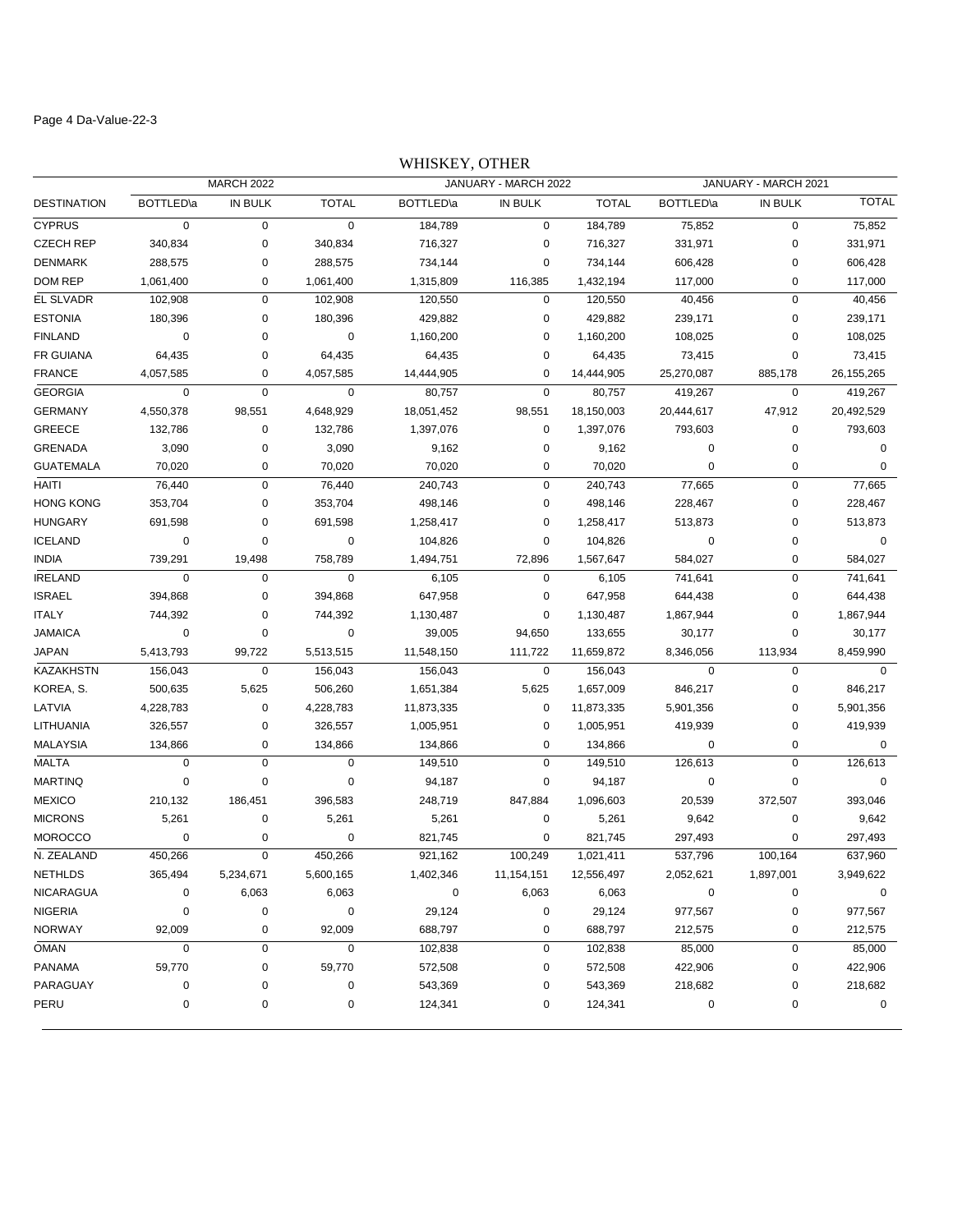#### Page 5 Da-Value-22-3

# DESTINATION BOTTLED\a IN BULK TOTAL BOTTLED\a IN BULK TOTAL BOTTLED\a IN BULK TOTAL MARCH 2022 JANUARY - MARCH 2022 JANUARY - MARCH 2021 PHILIPPINES 13,037 0 13,037 502,348 0 502,348 1,097,678 0 1,097,678 POLAND 3,228,201 0 3,228,201 4,313,514 0 4,313,514 6,169,557 0 6,169,557 PORTUGAL 0 0 0 196,276 0 196,276 77,409 0 77,409 QATAR 243,927 0 243,927 243,927 0 243,927 0 0 0 ROMANIA 1,095,141 0 1,095,141 2,754,735 0 2,754,735 1,804,443 0 1,804,443 RUSSIA 0 0 0 6,200 0 6,200 0 0 0 S. AFRICA 934,307 118,328 1,052,635 2,450,991 118,328 2,569,319 3,687,695 131,727 3,819,422 SERBIA 0 0 0 28,208 0 28,208 82,218 0 82,218 SINGAPORE 721,826 0 721,826 1,297,823 3,500 1,301,323 1,332,751 0 1,332,751 SINT MAARTEN 3,366 0 3,366 76,547 0 76,547 28,718 11,085 39,803 SLOVAKIA 246,912 0 246,912 1,264,619 0 1,264,619 320,738 0 320,738 SLOVENIA 110,070 0 110,070 585,028 0 585,028 114,746 0 114,746 SPAIN 3,668,806 0 3,668,806 4,222,839 0 4,222,839 2,175,598 0 2,175,598 SRI LANKA 0 0 0 4,535 0 4,535 0 0 0 ST. LUCIA 0 0 0 26,160 0 26,160 13,374 0 13,374 SWEDEN 157,279 0 157,279 470,259 0 470,259 352,914 0 352,914 SWITZLD 189,664 0 189,664 1,585,435 0 1,585,435 1,219,932 0 1,219,932 TAIWAN 146,104 24,800 170,904 263,142 36,195 299,337 179,171 0 179,171 THAILAND 0 0 0 223,458 0 223,458 18,890 0 18,890 TRINIDAD 31,792 0 31,792 31,792 0 31,792 107,825 0 107,825 TURK & CAC. 0 0 0 0 3,000 3,000 0 0 0 TURKEY 2,045,865 0 2,045,865 2,620,977 0 2,620,977 441,353 0 441,353 U. A. E. 2,744,638 0 2,744,638 5,232,294 0 5,232,294 2,215,388 0 2,215,388 U. KINGDOM 3,600,863 0 3,600,863 18,584,829 0 18,584,829 13,449,671 65,538 13,515,209 URUGUAY 1,103,650 0 1,103,650 1,495,487 0 1,495,487 780,492 0 780,492 VENEZUELA 175,653 0 175,653 1,215,300 0 1,215,300 343,189 15,600 358,789 VIETNAM 10,400 0 10,400 10,400 0 10,400 2,685 0 2,685 TOTAL 58,701,769 6,962,500 65,664,269 157,492,010 15,104,246 172,596,256 134,788,432 5,779,036 140,567,468

#### WHISKEY, OTHER

|                    |                   |         |              | <b>KUM</b>  |                      |              |           |                      |              |
|--------------------|-------------------|---------|--------------|-------------|----------------------|--------------|-----------|----------------------|--------------|
|                    | <b>MARCH 2022</b> |         |              |             | JANUARY - MARCH 2022 |              |           | JANUARY - MARCH 2021 |              |
| <b>DESTINATION</b> | BOTTLED\a         | IN BULK | <b>TOTAL</b> | BOTTLED\a   | IN BULK              | <b>TOTAL</b> | BOTTLED\a | IN BULK              | <b>TOTAL</b> |
| ANGUILLA           | $\Omega$          | 0       | $\Omega$     | 4,738       | 0                    | 4,738        | 0         | 0                    | 0            |
| <b>AUSTRALIA</b>   | 525,540           | 0       | 525,540      | 1,728,740   | 84,304               | 1,813,044    | 1,859,034 | 194,220              | 2,053,254    |
| <b>AUSTRIA</b>     | 0                 | 0       | 0            | 0           | 0                    | $\Omega$     | 7,680     | 0                    | 7,680        |
| <b>BAHAMAS</b>     | 27,200            | 0       | 27,200       | 27,200      | 12,000               | 39,200       | $\Omega$  | 0                    | $\Omega$     |
| <b>BAHRAIN</b>     | 75,133            | 0       | 75,133       | 75,133      | 0                    | 75,133       | 0         | 0                    | 0            |
| <b>BERMUDA</b>     | 0                 | 0       | $\Omega$     | $\mathbf 0$ | $\mathbf 0$          | 0            | 8,082     | 0                    | 8,082        |
| <b>BR VRGN IS</b>  | 0                 | 8,373   | 8,373        | 43,922      | 14,757               | 58,679       | 3,483     | 5,522                | 9,005        |
| CANADA             | 3,592,557         | 843,181 | 4,435,738    | 8,287,395   | 2,171,416            | 10,458,811   | 5,906,593 | 2,244,238            | 8,150,831    |
| <b>CAYMAN IS</b>   | 10,150            | 4,350   | 14,500       | 29,724      | 4,350                | 34,074       | 21,475    | 0                    | 21,475       |
| <b>CHINA</b>       | 100,060           | 0       | 100,060      | 141,640     | 0                    | 141,640      | 316,532   | 0                    | 316,532      |
| <b>COLOMBIA</b>    | 0                 | 0       | $\Omega$     | 0           | 0                    | 0            | 73,746    | 0                    | 73,746       |
| <b>COSTA RICA</b>  | 76,201            | 0       | 76,201       | 76,201      | 0                    | 76,201       |           |                      | 0            |

DID 4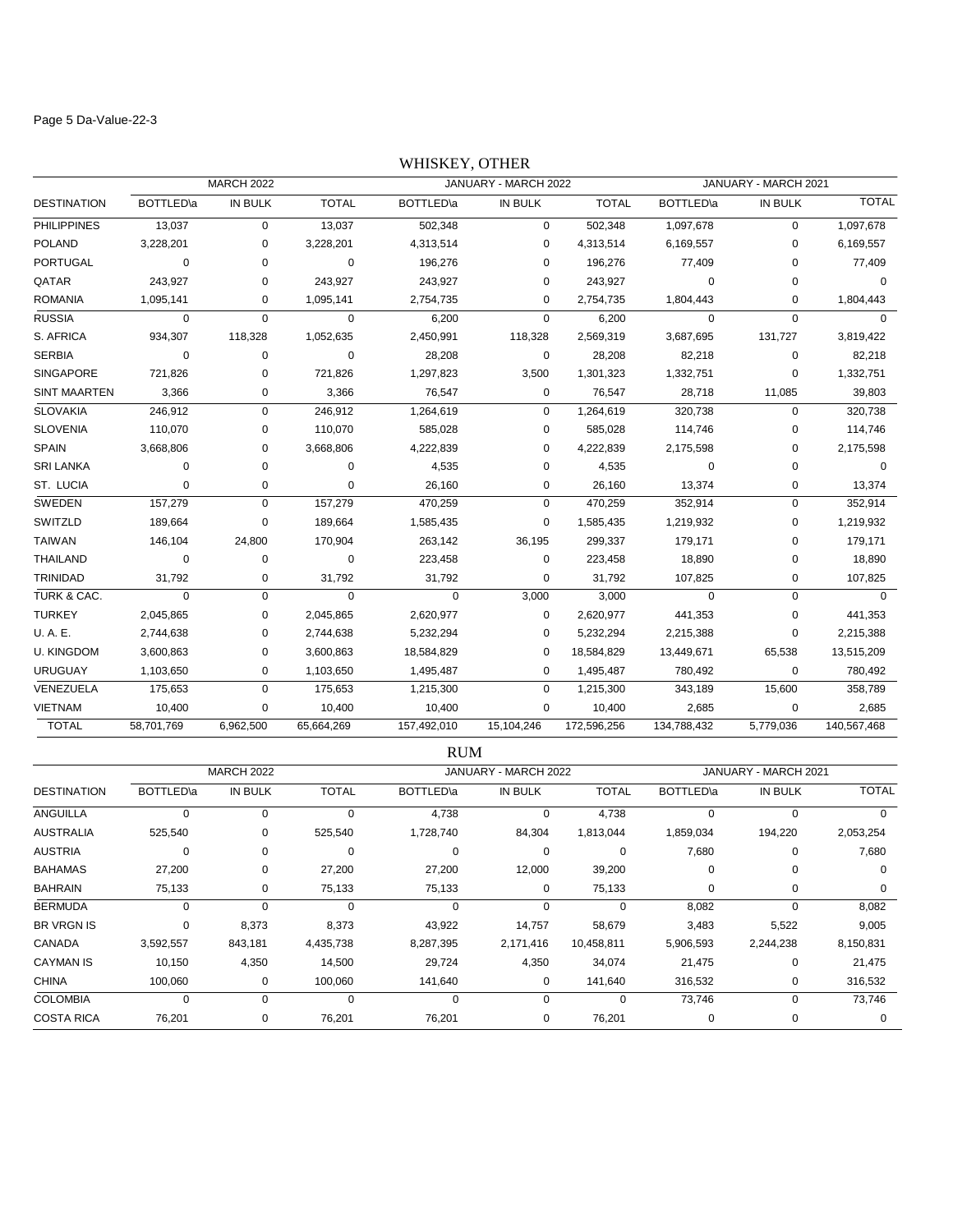### Page 6 Da-Value-22-3

|                    |                   |                   |                | <b>RUM</b>        |                      |                |                   |                      |              |  |
|--------------------|-------------------|-------------------|----------------|-------------------|----------------------|----------------|-------------------|----------------------|--------------|--|
|                    |                   | <b>MARCH 2022</b> |                |                   | JANUARY - MARCH 2022 |                |                   | JANUARY - MARCH 2021 |              |  |
| <b>DESTINATION</b> | <b>BOTTLED</b> \a | IN BULK           | <b>TOTAL</b>   | <b>BOTTLED</b> \a | IN BULK              | <b>TOTAL</b>   | <b>BOTTLED</b> \a | IN BULK              | <b>TOTAL</b> |  |
| <b>CURACAO</b>     | 12,852            | 0                 | 12,852         | 18,388            | $\mathbf 0$          | 18,388         | 43,901            | $\mathbf 0$          | 43,901       |  |
| <b>CZECH REP</b>   | $\mathbf 0$       | 0                 | $\mathbf 0$    | $\mathbf 0$       | $\mathbf 0$          | 0              | 24,840            | $\mathbf 0$          | 24,840       |  |
| <b>DENMARK</b>     | 0                 | 0                 | $\mathbf 0$    | $\mathbf 0$       | 0                    | $\mathbf 0$    | 2,531             | 0                    | 2,531        |  |
| <b>DOM REP</b>     | 43,710            | 0                 | 43,710         | 43,710            | $\mathbf 0$          | 43,710         | $\mathbf 0$       | 0                    | $\mathbf 0$  |  |
| <b>FRANCE</b>      | $\mathbf 0$       | 0                 | $\mathbf 0$    | $\mathbf 0$       | 4,122                | 4,122          | $\overline{0}$    | 4,122                | 4,122        |  |
| <b>GERMANY</b>     | $\mathbf 0$       | 0                 | $\mathbf 0$    | $\mathbf 0$       | $\pmb{0}$            | $\pmb{0}$      | 102,600           | 7,100                | 109,700      |  |
| <b>GUATEMALA</b>   | $\mathbf 0$       | $\overline{0}$    | $\overline{0}$ | $\overline{0}$    | $\mathbf 0$          | $\overline{0}$ | $\mathbf 0$       | 214,526              | 214,526      |  |
| <b>HONDURAS</b>    | 3,118             | $\mathbf 0$       | 3,118          | 3,118             | $\mathbf 0$          | 3,118          | $\mathbf 0$       | $\mathbf 0$          | $\mathbf 0$  |  |
| <b>HONG KONG</b>   | 0                 | 0                 | $\mathbf 0$    | 4,180             | $\mathbf 0$          | 4,180          | $\mathbf 0$       | 0                    | $\mathbf 0$  |  |
| <b>ITALY</b>       | $\mathbf 0$       | 5,596,294         | 5,596,294      | 89,586            | 11,315,345           | 11,404,931     | $\mathbf 0$       | $\mathbf 0$          | $\mathbf 0$  |  |
| <b>JAMAICA</b>     | $\mathbf 0$       | 0                 | $\mathbf 0$    | 8,260             | 0                    | 8,260          | 3,588             | $\mathbf 0$          | 3,588        |  |
| <b>JAPAN</b>       | 200,941           | 0                 | 200,941        | 592,544           | $\mathbf 0$          | 592,544        | 152,238           | 47,499               | 199,737      |  |
| KOREA, S.          | 90,969            | 0                 | 90,969         | 103,569           | 0                    | 103,569        | 18,716            | 0                    | 18,716       |  |
| LATVIA             | 263,504           | 0                 | 263,504        | 567,482           | $\mathbf 0$          | 567,482        | 97,932            | $\mathbf 0$          | 97,932       |  |
| <b>MEXICO</b>      | 16,610            | 398,070           | 414,680        | 56,203            | 1,092,551            | 1,148,754      | 16,610            | 547,204              | 563,814      |  |
| <b>MICRONS</b>     | 13,295            | 0                 | 13,295         | 52,931            | 0                    | 52,931         | 37,956            | $\mathbf 0$          | 37,956       |  |
| N. ZEALAND         | 233,520           | $\mathbf 0$       | 233,520        | 241,735           | $\mathsf 0$          | 241,735        | 96,121            | 4,383                | 100,504      |  |
| <b>NETHLDS</b>     | 712,103           | 20,496            | 732,599        | 790,643           | 328,788              | 1,119,431      | 93,579            | 15,328               | 108,907      |  |
| <b>NIGERIA</b>     | $\mathbf 0$       | 3,200             | 3,200          | 0                 | 3,200                | 3,200          | $\mathbf 0$       | 7,500                | 7,500        |  |
| <b>OMAN</b>        | $\mathbf 0$       | 15,859            | 15,859         | 2,585             | 15,859               | 18,444         | 12,088            | $\mathbf 0$          | 12,088       |  |
| <b>PANAMA</b>      | 173,717           | 0                 | 173,717        | 437,146           | 0                    | 437,146        | 98,826            | 24,012               | 122,838      |  |
| PERU               | $\mathbf 0$       | 0                 | $\mathbf 0$    | 19,509            | 0                    | 19,509         | $\mathbf 0$       | $\mathbf 0$          | $\mathbf 0$  |  |
| <b>PHILIPPINES</b> | 0                 | 0                 | 0              | 0                 | $\mathbf 0$          | $\pmb{0}$      | 3,830             | 0                    | 3,830        |  |
| <b>POLAND</b>      | $\mathbf 0$       | $\mathbf 0$       | $\mathbf 0$    | 18,450            | $\mathbf 0$          | 18,450         | $\mathbf 0$       | $\mathbf 0$          | $\mathbf 0$  |  |
| <b>RUSSIA</b>      | 0                 | 0                 | 0              | 118,080           | 0                    | 118,080        | $\mathbf 0$       | 0                    | $\mathbf 0$  |  |
| <b>SINGAPORE</b>   | $\mathbf 0$       | 0                 | $\mathbf 0$    | $\mathbf 0$       | $\mathsf 0$          | $\mathbf 0$    | 8,640             | $\mathbf 0$          | 8,640        |  |
| ST KTS & NEVI      | $\mathbf 0$       | 0                 | $\mathbf 0$    | 2,856             | $\mathbf 0$          | 2,856          | 3,046             | $\mathbf 0$          | 3,046        |  |
| <b>ST VINCENT</b>  | $\mathbf 0$       | 0                 | 0              | 0                 | $\mathbf 0$          | $\pmb{0}$      | 4,070             | 0                    | 4,070        |  |
| SWITZLD            | $\Omega$          | $\overline{0}$    | $\mathbf 0$    | $\mathbf 0$       | $\mathbf 0$          | $\overline{0}$ | 21,940            | 0                    | 21,940       |  |
| <b>TAIWAN</b>      | 14,905            | 0                 | 14,905         | 19,105            | 0                    | 19,105         | $\mathbf 0$       | 0                    | $\mathbf 0$  |  |
| TURK & CAC.        | 5,704             | 0                 | 5,704          | 5,704             | $\pmb{0}$            | 5,704          | $\mathbf 0$       | $\mathbf 0$          | $\Omega$     |  |
| <b>U.A.E.</b>      | $\mathbf 0$       | 0                 | $\mathbf 0$    | $\mathbf 0$       | $\mathbf 0$          | 0              | 19,100            | $\mathbf 0$          | 19,100       |  |
| <b>U. KINGDOM</b>  | 84,851            | 0                 | 84,851         | 84,851            | $\mathbf 0$          | 84,851         | 196,051           | 30,672               | 226,723      |  |
| <b>URUGUAY</b>     | 3,780             | 0                 | 3,780          | 3,780             | 0                    | 3,780          | 0                 | $\mathbf 0$          | $\mathbf 0$  |  |
| VENEZUELA          | 0                 | 0                 | 0              | 0                 | $\mathbf 0$          | 0              | 3,580             | 0                    | 3,580        |  |
| <b>TOTAL</b>       | 6,280,420         | 6,889,823         | 13,170,243     | 13,699,108        | 15,046,692           | 28,745,800     | 9,258,408         | 3,346,326            | 12,604,734   |  |

BRANDY

|                    | <b>MARCH 2022</b> | JANUARY - MARCH 2022 | JANUARY - MARCH 2021 |
|--------------------|-------------------|----------------------|----------------------|
| <b>DESTINATION</b> | <b>TOTAL</b>      | <b>TOTAL</b>         | <b>TOTAL</b>         |
| ANTIGUA            |                   | 5,960                | $\overline{0}$       |
| <b>AUSTRALIA</b>   | 9,675             | 144.675              | 36,400               |
| <b>BAHAMAS</b>     |                   |                      | 292,606              |
| <b>BAHRAIN</b>     |                   | 37.800               | 0                    |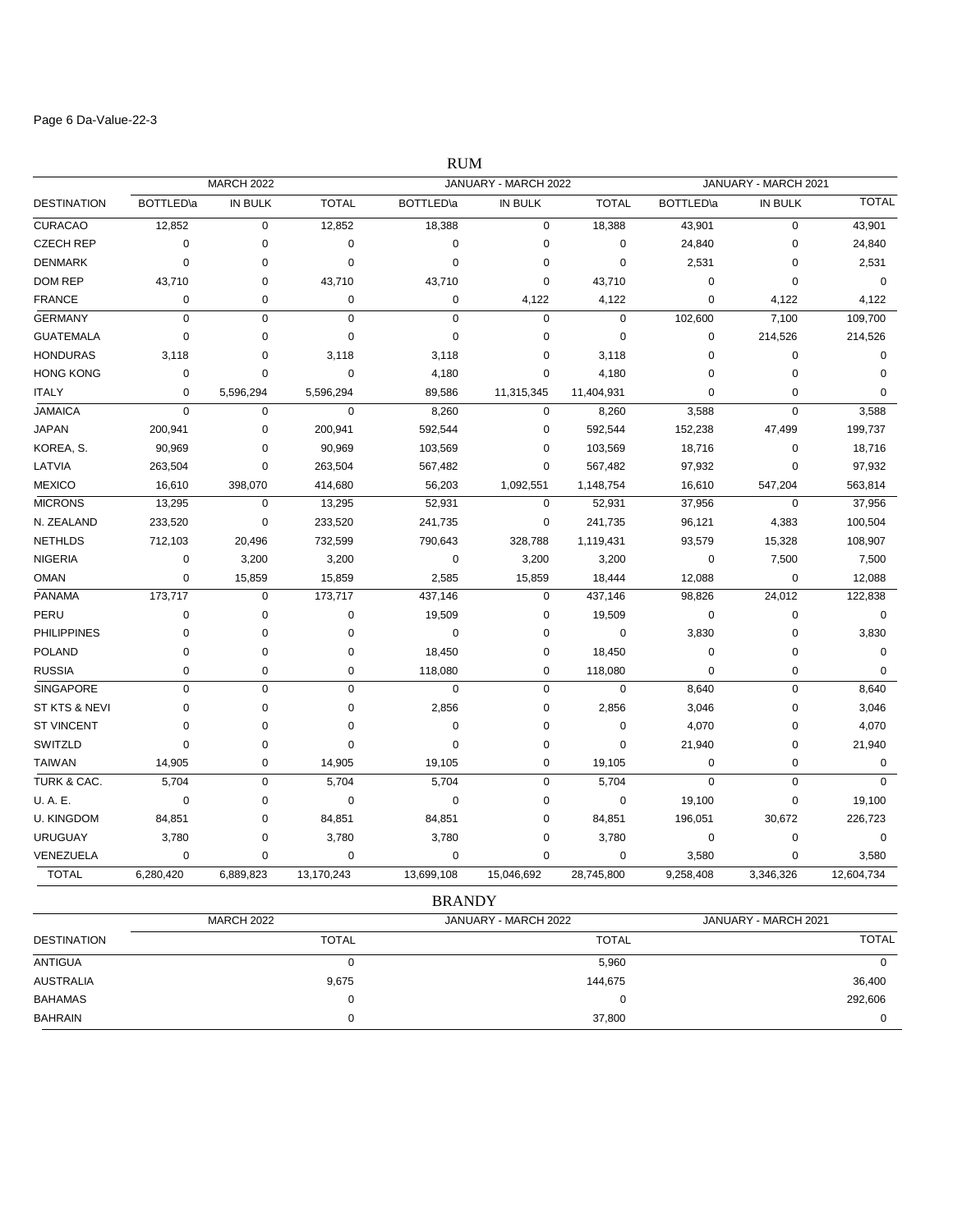#### Page 7 Da-Value-22-3

# DESTINATION TOTAL TOTAL TOTAL BRANDY MARCH 2022 JANUARY - MARCH 2022 JANUARY - MARCH 2021 BR VRGN IS  $0$  and  $0$  and  $0$  and  $0$  and  $0$  and  $4,842$ CANADA 62,595 179,600 138,098  $\text{CAYMAN IS} \quad \text{S} \quad \text{S} \quad \text{S} \quad \text{S} \quad \text{S} \quad \text{S} \quad \text{S} \quad \text{S} \quad \text{S} \quad \text{S} \quad \text{S} \quad \text{S} \quad \text{S} \quad \text{S} \quad \text{S} \quad \text{S} \quad \text{S} \quad \text{S} \quad \text{S} \quad \text{S} \quad \text{S} \quad \text{S} \quad \text{S} \quad \text{S} \quad \text{S} \quad \text{S} \quad \text{S} \quad \text{S} \quad \text{S} \quad \text{S} \quad$ COSTA RICA 0 0 8,706 CURACAO 0 0 6,375 DOM REP 102,600 221,730 2,563 EL SLVADR 45,467 45,467 0 FRANCE 83,780 367,920 0 GERMANY 165,741 170,991 0 GUADELOUPE 0 10,800 0 GUYANA 0 0 4,320  $\rm HONG$  KONG  $\rm 36,636$  $\,$  ISRAEL  $\,$  5,940  $\,$  5,940  $\,$  5,940  $\,$  5,940  $\,$  5,940  $\,$  5,940  $\,$  5,940  $\,$  5,940  $\,$  5,940  $\,$  5,940  $\,$  5,940  $\,$  5,940  $\,$  5,940  $\,$  5,940  $\,$  5,940  $\,$  5,940  $\,$  5,940  $\,$  5,940  $\,$  5,940 ITALY 0 0 101,250 JAMAICA 187,500 430,890 67,707 JAPAN 50,510 54,009 205,400 KOREA, S. 17,955 17,955 17,955 17,955 17,955 17,955 17,955 17,955 17,955 17,955 17,955 17,000 17,955 17,000 17,000 17,000 17,000 17,000 17,000 17,000 17,000 17,000 17,000 17,000 17,000 17,000 17,000 17,000 17,000 17,000 17 MONGOLIA 0 18,869 0 NETHLDS 110,835 110,835 259,302 NORWAY 0 141,120 0 OMAN 49,500 99,000 49,050 PANAMA 0 0 41,490 PHILIPPINES 0 5,670 0 POLAND 38,500 SINT MAARTEN 0 0 28,500 ST. LUCIA 0 0 2,685 SWEDEN 38,500 THAILAND 0 46,350 21,350 TRINIDAD 56,242 56,242 0 U. A. E. 0 150,993 0 U. KINGDOM 240,768 501,556 775,445 URUGUAY 0 0 5,196 VENEZUELA 0 0 6,204

TOTAL 1,186,968 2,822,232 2,177,065 GIN

|                    | <b>MARCH 2022</b> | JANUARY - MARCH 2022 | JANUARY - MARCH 2021 |  |
|--------------------|-------------------|----------------------|----------------------|--|
| <b>DESTINATION</b> | <b>TOTAL</b>      | <b>TOTAL</b>         | <b>TOTAL</b>         |  |
| ANTIGUA            | 3,960             | 6,585                | 0                    |  |
| ARUBA              | 0                 | 0                    | 3,172                |  |
| <b>AUSTRALIA</b>   | 3,520             | 54,482               | 74,925               |  |
| <b>BAHAMAS</b>     | 77,692            | 131,749              | 93,454               |  |
| <b>BARBADOS</b>    | 0                 | 9,800                | $\Omega$             |  |
| <b>BERMUDA</b>     |                   | O                    | 30,033               |  |
|                    |                   |                      |                      |  |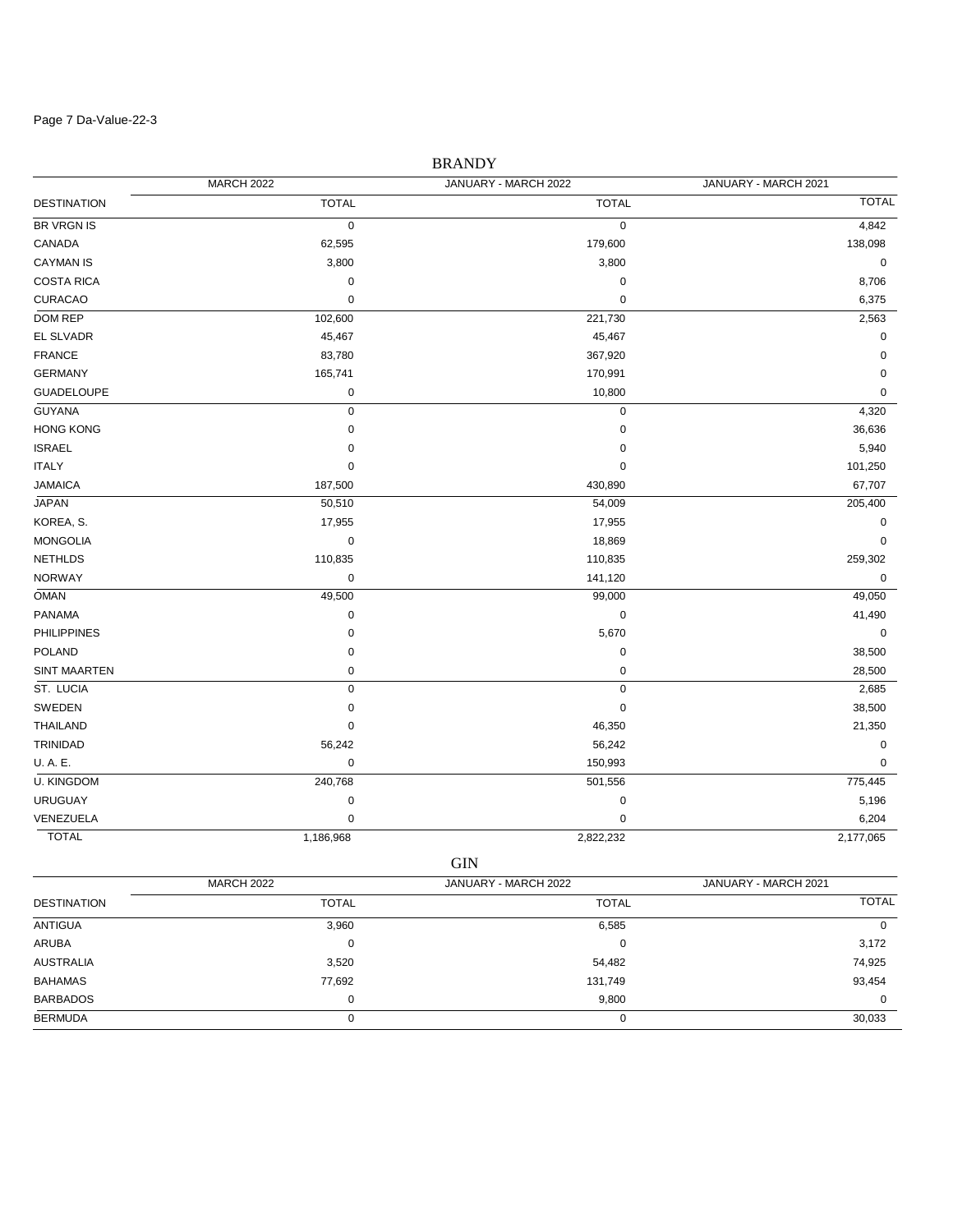### Page 8 Da-Value-22-3

| <b>GIN</b>         |                   |                      |                      |  |  |
|--------------------|-------------------|----------------------|----------------------|--|--|
|                    | <b>MARCH 2022</b> | JANUARY - MARCH 2022 | JANUARY - MARCH 2021 |  |  |
| <b>DESTINATION</b> | <b>TOTAL</b>      | <b>TOTAL</b>         | <b>TOTAL</b>         |  |  |
| <b>BRAZIL</b>      | $\mathbf 0$       | 0                    | 33,088               |  |  |
| CANADA             | 199,834           | 810,114              | 1,070,017            |  |  |
| <b>CAYMAN IS</b>   | 6,420             | 6,420                | 0                    |  |  |
| <b>CHINA</b>       | $\pmb{0}$         | 3,589                | 6,549                |  |  |
| <b>CZECH REP</b>   | $\mathbf 0$       | 0                    | 10,800               |  |  |
| DOM REP            | 12,996            | 12,996               | 8,211                |  |  |
| <b>FRANCE</b>      | 16,439            | 16,439               | 0                    |  |  |
| <b>GRENADA</b>     | 6,265             | 9,710                | 0                    |  |  |
| <b>GUADELOUPE</b>  | $\pmb{0}$         | $\pmb{0}$            | 19,737               |  |  |
| <b>GUATEMALA</b>   | 0                 | 10,920               | 0                    |  |  |
| <b>HONG KONG</b>   | $\pmb{0}$         | 61,980               | 11,220               |  |  |
| <b>INDIA</b>       | 15,168            | 15,168               | 0                    |  |  |
| <b>ITALY</b>       | $\pmb{0}$         | 6,720                | 0                    |  |  |
| <b>JAMAICA</b>     | $\mathbf 0$       | 35,184               | $\mathbf 0$          |  |  |
| <b>JAPAN</b>       | 7,879             | 20,994               | 73,696               |  |  |
| <b>JORDAN</b>      | $\mathbf 0$       | 0                    | 13,092               |  |  |
| KOREA, S.          | 47,955            | 73,029               | 23,133               |  |  |
| LATVIA             | $\mathbf 0$       | $\mathbf 0$          | 13,487               |  |  |
| <b>MEXICO</b>      | 61,459            | 173,923              | 9,196                |  |  |
| N. ZEALAND         | $\pmb{0}$         | 12,600               | 30,000               |  |  |
| <b>NETHLDS</b>     | 132,278           | 217,778              | 482,955              |  |  |
| <b>OMAN</b>        | $\pmb{0}$         | 3,750                | $\mathbf 0$          |  |  |
| <b>PANAMA</b>      | 26,917            | 47,552               | 197,428              |  |  |
| <b>PHILIPPINES</b> | $\pmb{0}$         | 14,400               | $\mathbf 0$          |  |  |
| SINGAPORE          | 16,200            | 29,515               | 15,212               |  |  |
| <b>SPAIN</b>       | 2,153,233         | 4,878,450            | 897,621              |  |  |
| ST. LUCIA          | $\mathbf 0$       | 3,300                | 0                    |  |  |
| <b>TAIWAN</b>      | $\mathbf 0$       | 69,427               | 0                    |  |  |
| <b>TRINIDAD</b>    | $\mathbf 0$       | $\mathbf 0$          | 3,600                |  |  |
| <b>TURKEY</b>      | 14,905            | 14,905               | $\mathbf 0$          |  |  |
| <b>U. KINGDOM</b>  | 142,000           | 522,160              | 452,281              |  |  |
| <b>TOTAL</b>       | 2,945,120         | 7,273,639            | 3,572,907            |  |  |

| <b>VODKA</b>       |                   |                      |                      |  |  |  |
|--------------------|-------------------|----------------------|----------------------|--|--|--|
|                    | <b>MARCH 2022</b> | JANUARY - MARCH 2022 | JANUARY - MARCH 2021 |  |  |  |
| <b>DESTINATION</b> | <b>TOTAL</b>      | <b>TOTAL</b>         | <b>TOTAL</b>         |  |  |  |
| <b>ANTIGUA</b>     | 20,028            | 34,888               | 15,494               |  |  |  |
| ARUBA              | 2,600             | 5,505                | 0                    |  |  |  |
| <b>AUSTRALIA</b>   | 118,792           | 289,178              | 759,549              |  |  |  |
| <b>BAHAMAS</b>     | 421,394           | 489,496              | 403,183              |  |  |  |
| <b>BAHRAIN</b>     | 0                 | 31,147               | 0                    |  |  |  |
| <b>BARBADOS</b>    | 10,503            | 22,743               | 4,034                |  |  |  |
| <b>BERMUDA</b>     | 0                 | 14,700               | 85,349               |  |  |  |
| <b>BR VRGN IS</b>  | 0                 | 12,698               | 21,872               |  |  |  |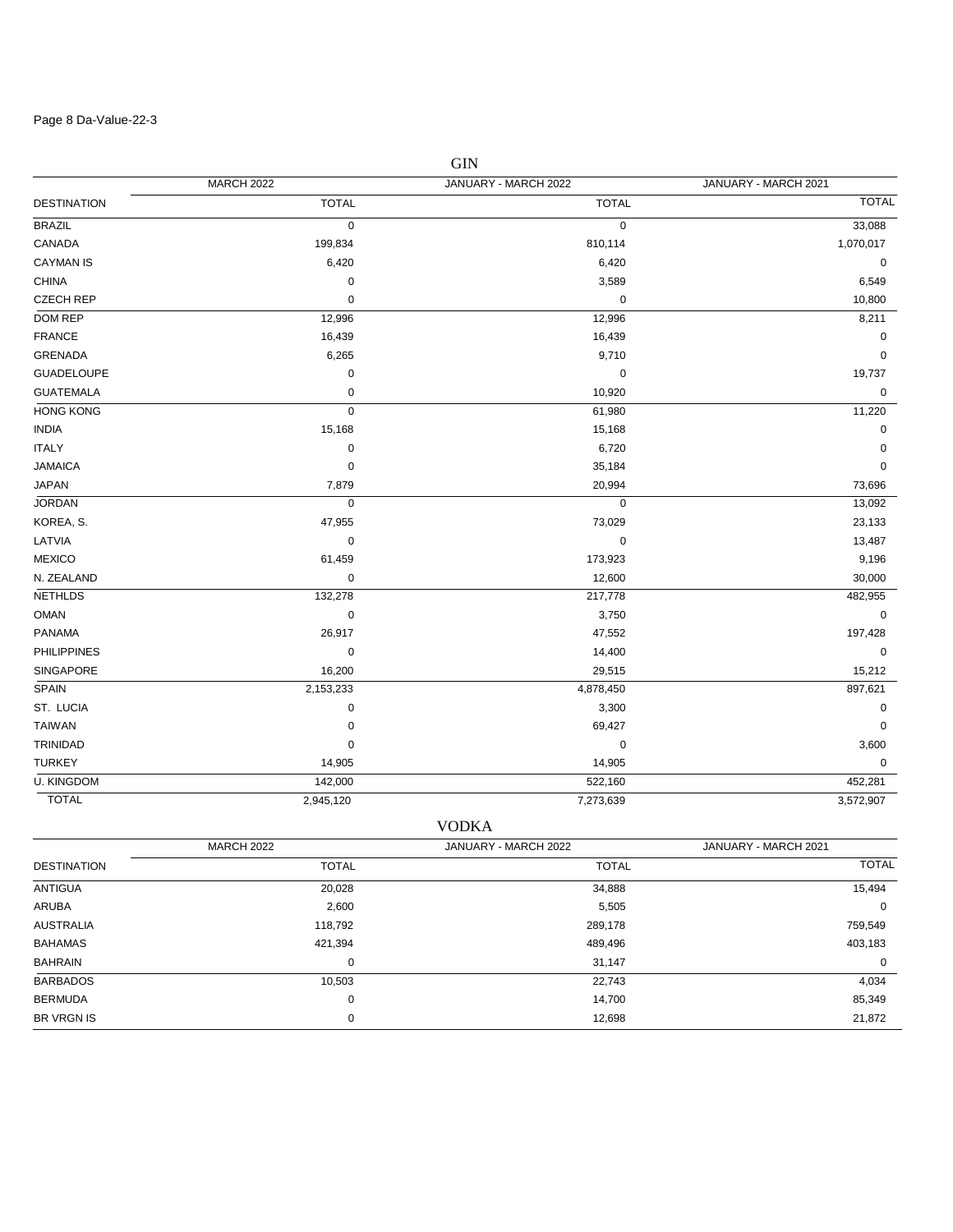### Page 9 Da-Value-22-3

|                    |                   | <u>VUDNA</u>         |                      |
|--------------------|-------------------|----------------------|----------------------|
|                    | <b>MARCH 2022</b> | JANUARY - MARCH 2022 | JANUARY - MARCH 2021 |
| DESTINATION        | <b>TOTAL</b>      | <b>TOTAL</b>         | <b>TOTAL</b>         |
| CANADA             | 1,606,492         | 3,684,234            | 5,827,874            |
| CAYMAN IS          | 2,932             | 72,332               | 36,488               |
| CHILE              | 61,078            | 147,511              | $\mathbf 0$          |
| CHINA              | 0                 | 35,371               | 52,933               |
| COLOMBIA           | 44,004            | 44,004               | 166,590              |
| <b>COSTA RICA</b>  | 47,070            | 120,828              | 6,750                |
| <b>CURACAO</b>     | 0                 | 0                    | 5,846                |
| DOM REP            | 186,990           | 315,375              | 119,885              |
| EL SLVADR          | 18,000            | 27,683               | 28,000               |
| <b>ESTONIA</b>     | 0                 | 98,093               | 165,939              |
| GERMANY            | $\mathbf 0$       | 0                    | 80,231               |
| GRENADA            | 7,846             | 7,846                | 0                    |
| <b>GUATEMALA</b>   | 4,950             | 89,233               | $\mathbf 0$          |
| <b>HONDURAS</b>    | 6,547             | 76,307               | 11,401               |
| <b>HONG KONG</b>   | $\pmb{0}$         | 29,838               | 4,263                |
| INDIA              | 31,130            | 31,130               | 27,445               |
| <b>IRELAND</b>     | 649,807           | 1,092,863            | 0                    |
| <b>ITALY</b>       | $\pmb{0}$         | 4,100                | 41,383               |
| JAMAICA            | 609,152           | 749,464              | 0                    |
| JAPAN              | 16,159            | 80,433               | 97,585               |
| JORDAN             | 0                 | 42,690               | 10,950               |
| KOREA, S.          | 151,142           | 343,838              | 138,479              |
| LATVIA             | 0                 | 52,965               | 14,880               |
| MARSHALL IS        | 0                 | 9,570                | 25,913               |
| <b>MEXICO</b>      | 461,742           | 2,600,301            | 4,357,818            |
| <b>MICRONS</b>     | 85,598            | 103,941              | 23,244               |
| N. ZEALAND         | 0                 | 19,169               | 9,719                |
| NETHLDS            | $\mathbf 0$       | 101,749              | 234,012              |
| OMAN               | 39,470            | 65,082               | 43,615               |
| PANAMA             | 668,429           | 1,694,640            | 1,446,398            |
| PERU               | $\pmb{0}$         | 392,929              | 0                    |
| <b>PHILIPPINES</b> | 0                 | 0                    | 6,210                |
| <b>RUSSIA</b>      | $\mathbf 0$       | 40,351               | $\mathbf 0$          |
| S. AFRICA          | 31,216            | 108,624              | 199,611              |
| SINGAPORE          | 0                 | 214,918              | 462,097              |
| SINT MAARTEN       | 28,581            | 131,091              | 57,030               |
| ST KTS & NEVI      | 7,679             | 7,679                | 18,053               |
| <b>ST VINCENT</b>  | $\pmb{0}$         | 5,985                | 0                    |
| ST. LUCIA          | 0                 | 23,100               | 0                    |
| SWEDEN             | 0                 | 107,192              | 112,033              |
| TAIWAN             | 4,588             | 50,786               | 120,015              |
| TRINIDAD           | 28,665            | 105,267              | 82,082               |
| TURK & CAC.        | 16,320            | 31,280               | $\mathbf 0$          |

# VODKA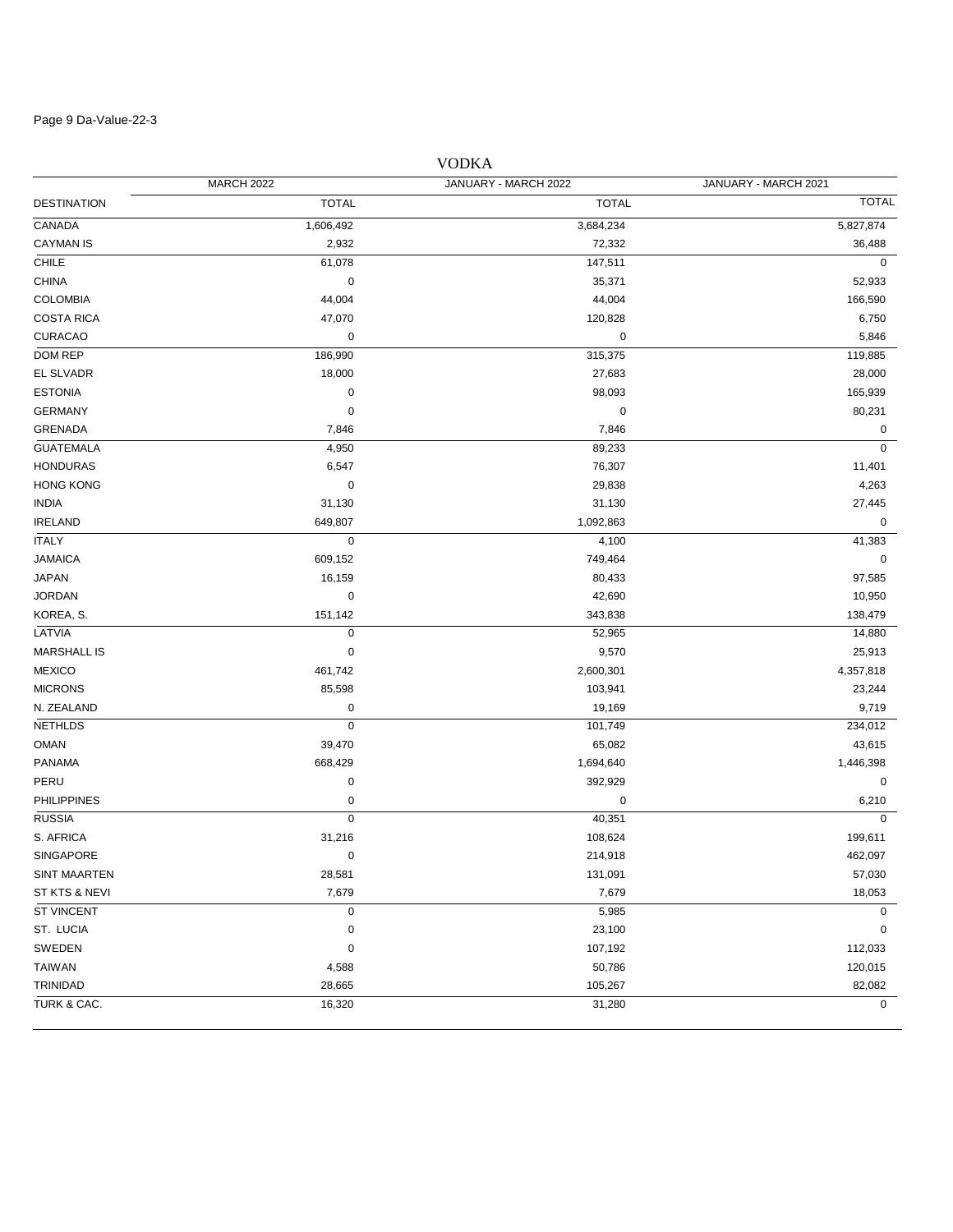Page 10 Da-Value-22-3

DESTINATION TOTAL TOTAL TOTAL MARCH 2022 JANUARY - MARCH 2022 JANUARY - MARCH 2021 TURKEY 0 0 51,169 U. A. E. 0 70,490 6,120 U. KINGDOM 251,710 2653,100 2,533,100 251,710 2,533,100 251,710 2,5972,649 251,710 2,5972,649 251,710 2,5972,649 URUGUAY 0 42,592 0 VENEZUELA 0 6,264 3,965 TOTAL 7,922,004 19,952,142 15,637,217 DESTINATION TOTAL TOTAL TOTAL CORDIALS MARCH 2022 JANUARY - MARCH 2022 JANUARY - MARCH 2021  $28,061$  0 ANGUILLA 5,040 20,515 4,111 ANTIGUA 31,013 35,533 17,588 ARGENTINA 193,024 234,027 103,223 ARUBA 2,840 2,840 0 AUSTRALIA 237,163 1,573,823 1,398,669 BAHAMAS 488,325 732,128 283,641 BARBADOS 71,660 200,857 0 BERMUDA 16,286 24,419 6,480 BR VRGN IS 88 195,765 196,022 196,023 196,023 197,000 197,000 198,765 199,000 199,765 199,0022 199,0022 199,002 BRAZIL 117,048 621,997 1,932,955 BULGARIA 0 0 8,256 CANADA 2,119,041 5,705,336 5,656,440  $\text{CAYMAN IS} \quad \text{S} \quad \text{S} \quad \text{S} \quad \text{S} \quad \text{S} \quad \text{S} \quad \text{S} \quad \text{S} \quad \text{S} \quad \text{S} \quad \text{S} \quad \text{S} \quad \text{S} \quad \text{S} \quad \text{S} \quad \text{S} \quad \text{S} \quad \text{S} \quad \text{S} \quad \text{S} \quad \text{S} \quad \text{S} \quad \text{S} \quad \text{S} \quad \text{S} \quad \text{S} \quad \text{S} \quad \text{S} \quad \text{S} \quad \text{S} \quad$ CHILE 4,996,006 10,330,854 7,347,274 CHINA 0 12,139 696,256 COLOMBIA 790,382 1,382,687 308,270 COSTA RICA 11,385 24,521 84,770 CZECH REP 0 144,703 32,652 DENMARK 42,818 42,818 40,981 DOM REP 452,830 617,183 141,146 DOMINICA 9,768 9,768 0 EL SLVADR 80,850 80,850 0 ESTONIA 0 0 4,426 FR GUIANA  $\qquad \qquad \qquad 0 \qquad \qquad \qquad 0 \qquad \qquad \qquad 22{,}317$ FRANCE 163,982 618,510 489,489 GEORGIA 0 18,550 15,598 GERMANY 129,109 193,220 337,397 GHANA 0 0 3,000 GRENADA 11,969 22,459 0 GUATEMALA 40,362 40,362 65,060  $3,734$   $3,734$   $12,897$   $0$ HONDURAS 4,158 34,572 0 HONG KONG 35,171 91,881 22,454

VODKA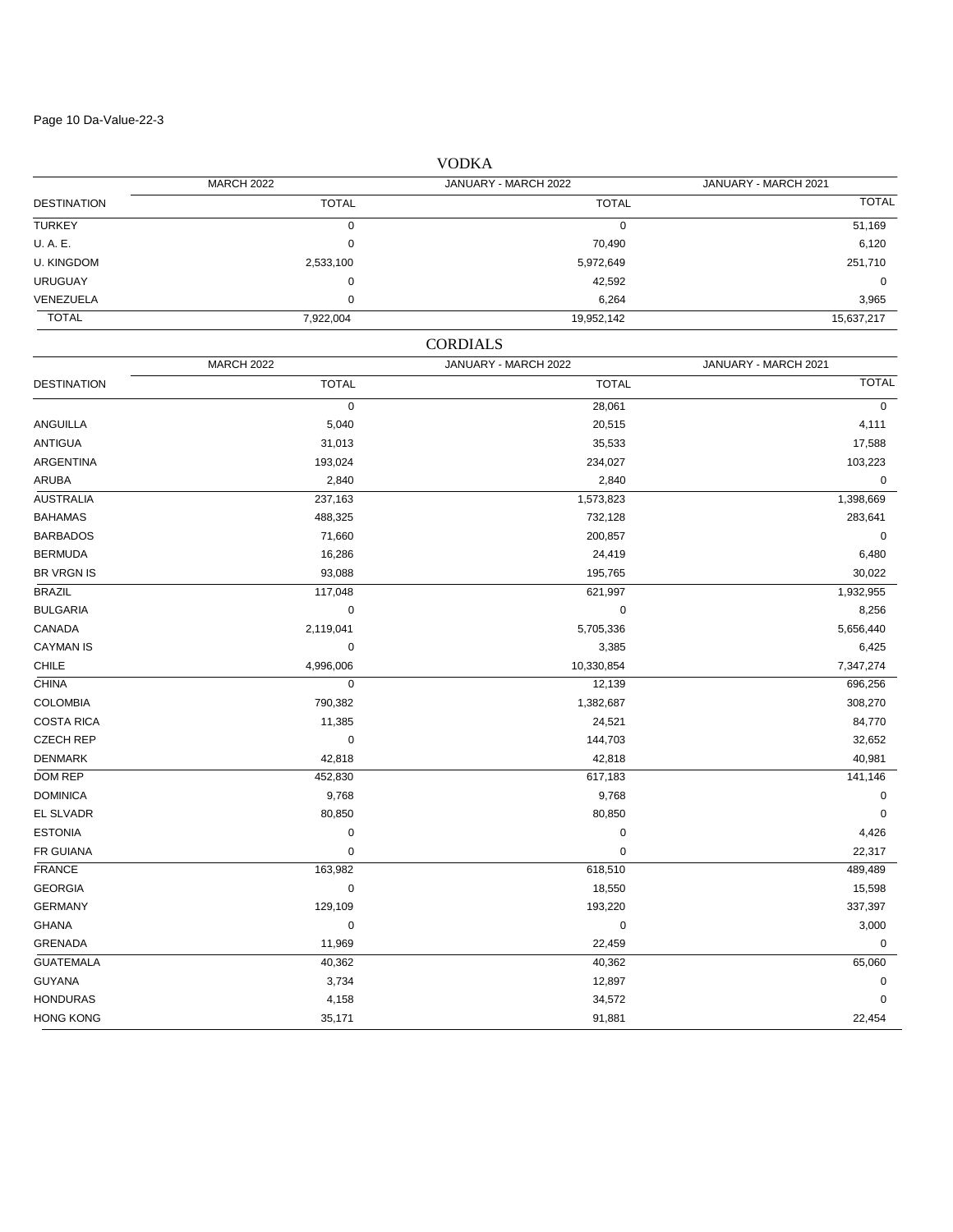Page 11 Da-Value-22-3

# DESTINATION TOTAL TOTAL TOTAL MARCH 2022 JANUARY - MARCH 2022 JANUARY - MARCH 2021 HUNGARY 9,912 20,457 0 INDIA 309,703 590,603 103,883 IRELAND 2,583 2,583 81,673 المال المسابق المسابق المسابق المسابق المسابق المسابق المسابق المسابق المسابق المسابق المسابق المسابق المسابق ا ITALY 0 49,955 40,906 108,433 مليون المستخدم المستخدم المستخدم المستخدم المستخدم المستخدم المستخدم المستخدم المستخدم المستخدم المستخدم المستخدم المستخدم المستخدم المستخدم المستخدم المستخدم المستخدم المستخدم المستخدم المستخدم المستخدم المستخدم JAPAN 346,058 766,693 897,317 JORDAN 0 9,849 6,299 KOREA, S. 223,320 593,081 712,057 LATVIA 11,440 41,568 79,796 LITHUANIA 0 12,291 6,006 MALAYSIA 7,954 7,954 22,500 MEXICO 457,166 1,214,987 923,872 MOROCCO 128,950 735,957 697,524 N. ZEALAND 9,950 57,391 42,386 NETHLDS 42,782 261,140 342,173 NIGERIA 8,520 57,798 15,832 OMAN 0 0 10,174 PANAMA 55,114 531,606 503,736 PARAGUAY 0 24,200 263,240 PERU 0 326,787 117,062 PHILIPPINES 167,748 439,299 126,420 POLAND 0 69,483 0  $\begin{array}{ccccccc}\textsf{QATAR} & & & & & 0 & & & & 20,020 & & & & & & 0\end{array}$ ROMANIA 0 0 48,124 S. AFRICA 108,196 197,615 90,019 SINGAPORE 0 104,059 5,088 SINT MAARTEN 18,011 104,461 65,019 SPAIN 217,987 201,064 201,064 217,987 201,064 201,064 201,064 201,064 201,064 ST KTS & NEVI 14,646 14,646 5,203 ST. LUCIA 9,852 29,328 5,915 SURINAM 0 148,820 51,450 SWITZLD 0 17,821 0 TAIWAN 55,550 143,739 25,772 THAILAND 117,716 302,138 7,709 TRINIDAD 55,177 68,771 147,997 TURK & CAC. 18,083 38,773 27,971 TURKEY 17,628 28,166 7,835 U. A. E. 49,747 290,321 194,539 U. KINGDOM 32,261 485,717 543,245 UKRAINE 11,141 11,141 0 URUGUAY 437,076 447,662 225,664 VENEZUELA 0 4,713 0

### CORDIALS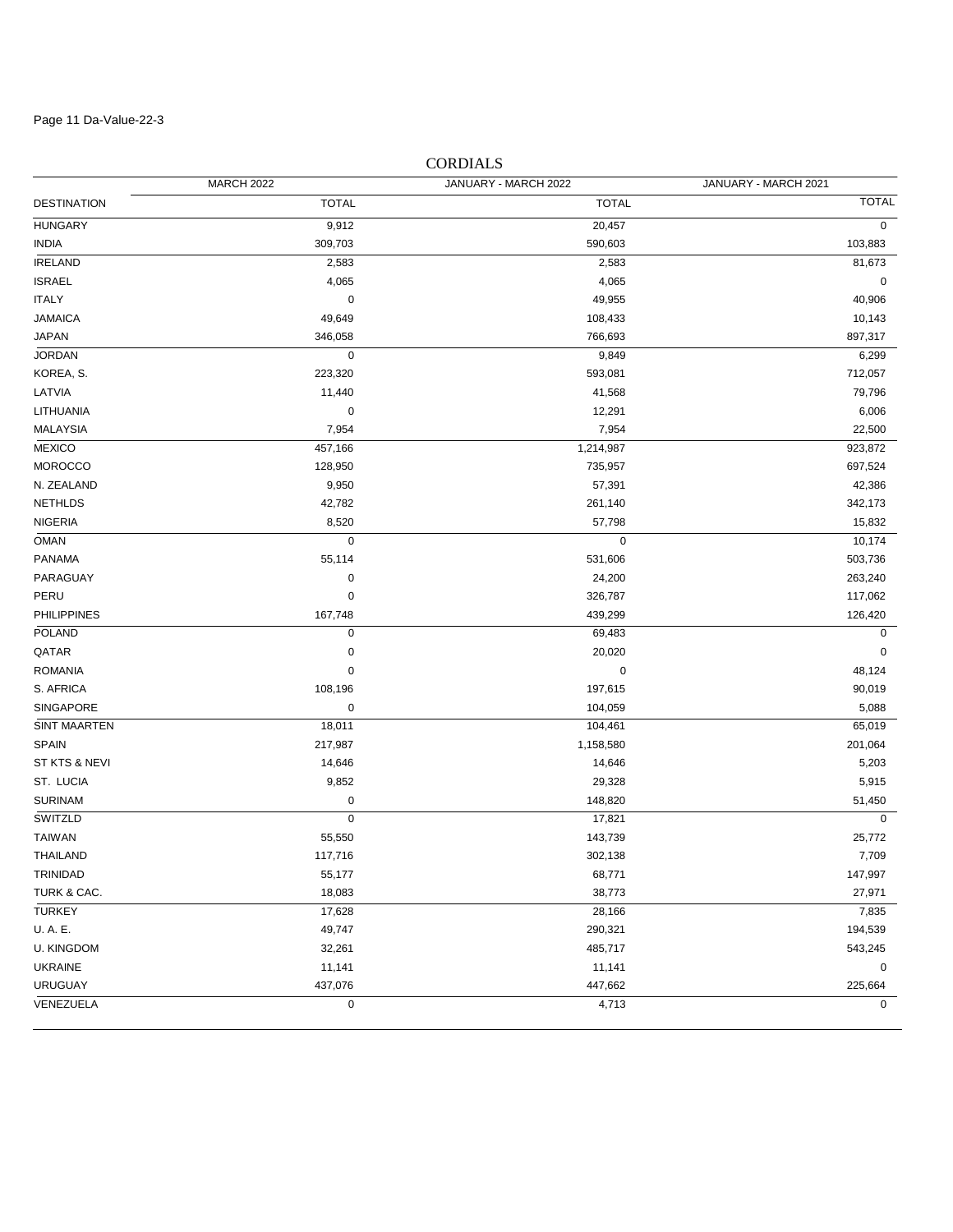Page 12 Da-Value-22-3

|                    |                   | COND 11 NO                 |                      |
|--------------------|-------------------|----------------------------|----------------------|
|                    | <b>MARCH 2022</b> | JANUARY - MARCH 2022       | JANUARY - MARCH 2021 |
| <b>DESTINATION</b> | <b>TOTAL</b>      | <b>TOTAL</b>               | <b>TOTAL</b>         |
| <b>TOTAL</b>       | 13,145,037        | 32,599,331                 | 25,714,513           |
|                    |                   | OTHER DISTILLED SPIRITS \b |                      |
|                    | <b>MARCH 2022</b> | JANUARY - MARCH 2022       | JANUARY - MARCH 2021 |
| <b>DESTINATION</b> | <b>TOTAL</b>      | <b>TOTAL</b>               | <b>TOTAL</b>         |
| <b>ANTIGUA</b>     | 23,436            | 26,435                     | 6,718                |
| ARGENTINA          | 645,259           | 1,843,006                  | 345,204              |
| ARUBA              | 217,244           | 742,205                    | 425,531              |
| <b>AUSTRALIA</b>   | 76,698            | 263,631                    | 291,066              |
| <b>BAHAMAS</b>     | 231,005           | 947,189                    | 1,257,715            |
| <b>BAHRAIN</b>     | $\mathbf 0$       | $\pmb{0}$                  | 4,149                |
| <b>BARBADOS</b>    | 68,312            | 355,534                    | 115,039              |
| <b>BELGIUM</b>     | $\mathbf 0$       | $\pmb{0}$                  | 15,793               |
| <b>BELIZE</b>      | 43,606            | 141,356                    | 32,930               |
| <b>BERMUDA</b>     | 24,720            | 102,637                    | 111,581              |
| <b>BR VRGN IS</b>  | 4,356             | 8,990                      | 30,845               |
| <b>BRAZIL</b>      | 2,600,591         | 3,008,680                  | 167,325              |
| CANADA             | 6,784,941         | 15,285,455                 | 13,689,956           |
| <b>CAYMAN IS</b>   | 19,125            | 47,647                     | 29,958               |
| <b>CHILE</b>       | 244,642           | 941,442                    | 357,378              |
| <b>CHINA</b>       | 142,113           | 142,113                    | 1,546,465            |
| <b>COLOMBIA</b>    | 279,704           | 583,857                    | 279,678              |
| <b>COSTA RICA</b>  | 0                 | 60,229                     | 32,567               |
| <b>CURACAO</b>     | 5,453             | 90,543                     | 0                    |
| DOM REP            | 3,754,291         | 9,669,923                  | 5,312,548            |
| <b>DOMINICA</b>    | 4,870             | 4,870                      | 14,698               |
| <b>ECUADOR</b>     | 798,804           | 1,754,375                  | 794,836              |
| <b>FRANCE</b>      | 3,332,093         | 7,649,293                  | 2,020,438            |
| <b>GERMANY</b>     | 26,703            | 55,948                     | 66,504               |
| <b>GRENADA</b>     | 121,862           | 197,115                    | 19,490               |
| <b>GUADELOUPE</b>  | 42,222            | 42,222                     | $\mathbf 0$          |
| <b>GUATEMALA</b>   | 0                 | 7,200                      | 29,109               |
| <b>GUYANA</b>      | $\pmb{0}$         | 27,877                     | 0                    |
| HAITI              | $\pmb{0}$         | 79,529                     | 12,288               |
| <b>HONDURAS</b>    | 124,779           | 267,218                    | 76,378               |
| <b>HONG KONG</b>   | 9,372             | 33,072                     | 20,680               |
| <b>ICELAND</b>     | 70,883            | 91,446                     | 0                    |
| <b>IRELAND</b>     | 3,431             | 3,431                      | 64,604               |
| <b>ISRAEL</b>      | 169,102           | 563,564                    | 589,357              |
| <b>JAMAICA</b>     | 902,734           | 2,280,360                  | 975,909              |
| <b>JAPAN</b>       | 492,160           | 832,788                    | 4,865,536            |
| <b>JORDAN</b>      | $\pmb{0}$         | 0                          | 31,158               |
| KOREA, S.          | 27,584            | 27,584                     | 2,985,710            |
| LATVIA             | $\pmb{0}$         | 48,612                     | 0                    |
|                    |                   |                            |                      |

CORDIALS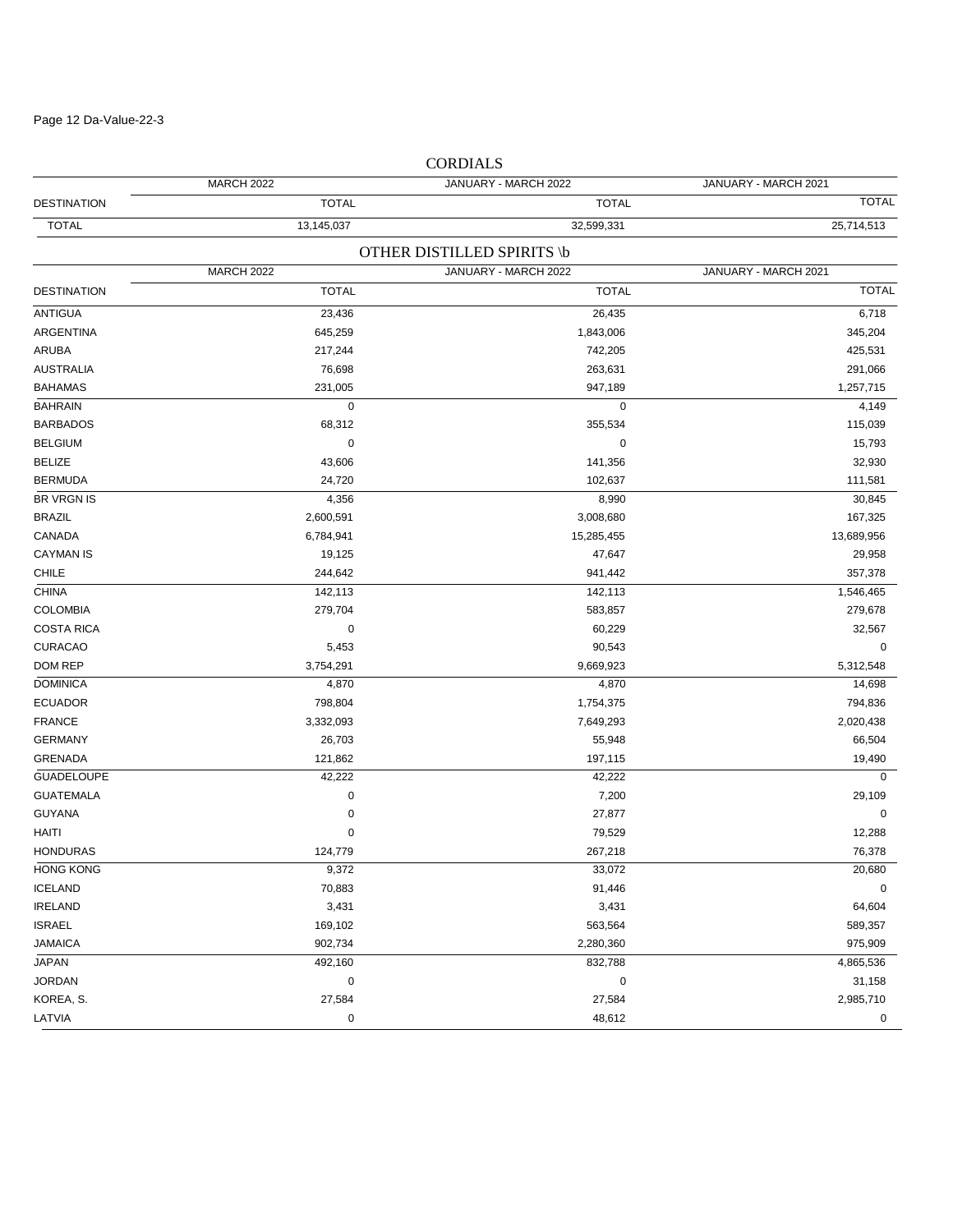#### Page 13 Da-Value-22-3

|                     | <b>MARCH 2022</b> | JANUARY - MARCH 2022 | JANUARY - MARCH 2021 |
|---------------------|-------------------|----------------------|----------------------|
| <b>DESTINATION</b>  | <b>TOTAL</b>      | <b>TOTAL</b>         | <b>TOTAL</b>         |
| <b>MACAO</b>        | 217,250           | 217,250              | $\mathbf 0$          |
| <b>MEXICO</b>       | 5,340,267         | 13,336,885           | 5,678,978            |
| <b>MICRONS</b>      | 7,134             | 29,200               | 3,289                |
| N. ZEALAND          | $\mathbf 0$       | 7,825                | 2,599                |
| <b>NETHLDS</b>      | 560,189           | 3,595,512            | 6,073,151            |
| NICARAGUA           | 13,300            | 70,300               | 8,691                |
| <b>NIGERIA</b>      | $\pmb{0}$         | 15,120               | 0                    |
| <b>PANAMA</b>       | 0                 | 183,212              | 157,769              |
| PARAGUAY            | $\mathbf 0$       | 84,084               | $\mathbf 0$          |
| PERU                | 0                 | 23,562               | 39,628               |
| <b>RUSSIA</b>       | 0                 | 34,950               | 14,000               |
| S. AFRICA           | 0                 | 86,113               | 0                    |
| SINGAPORE           | 67,909            | 92,546               | 292,510              |
| <b>SINT MAARTEN</b> | 4,051             | 44,048               | 12,737               |
| <b>SLOVENIA</b>     | $\pmb{0}$         | 14,884               | 12,126               |
| ST KTS & NEVI       | $\pmb{0}$         | 8,067                | 0                    |
| <b>ST VINCENT</b>   | 14,215            | 14,215               | 0                    |
| ST. LUCIA           | 28,654            | 138,029              | 63,282               |
| <b>SURINAM</b>      | $\pmb{0}$         | 0                    | 10,967               |
| SWEDEN              | 0                 | 15,952               | 0                    |
| SWITZLD             | 0                 | $\pmb{0}$            | 340,503              |
| <b>TAIWAN</b>       | 372,213           | 898,126              | 323,052              |
| <b>THAILAND</b>     | 47,040            | 47,040               | 21,284               |
| TRINIDAD            | 87,341            | 308,327              | 37,077               |
| TURK & CAC.         | 107,535           | 297,359              | 274,104              |
| <b>TURKEY</b>       | 27,634            | 27,634               | 0                    |
| U.A.E.              | $\pmb{0}$         | 0                    | 197,337              |
| <b>U. KINGDOM</b>   | 26,815            | 123,342              | 744,538              |
| <b>UKRAINE</b>      | $\mathbf 0$       | 3,327                | $\mathbf 0$          |
| <b>URUGUAY</b>      | 202,163           | 387,440              | 40,813               |
| VENEZUELA           | 62,525            | 224,837              | 281,163              |
| <b>VIETNAM</b>      | 0                 | 889,569              | 665,207              |
| <b>TOTAL</b>        | 28,478,330        | 69,446,131           | 51,913,946           |

## OTHER DISTILLED SPIRITS \b

a\Proof gallons in containers each holding 1 gallon (4 liters) or less.

b\Consists of the following two Census classifications: (1) Ethyl Alcohol, Undenatured, of an Alcoholic Strength by Volume of 80% or Higher, for Beverage Purposes and (2) Other Spirituous Beverages, N.E.S.O.I.

NOTE: The above statistics do not include shipments specifically consigned to the U.S. Military or Naval Forces abroad, shipments to official representatives of the U.S., including members of Embassies or Consulates for their personal use, loading for ship's stores for consumption on the vessel, or foreign merchandise passing through the U.S. in transit from one country to another. Shipments to foreign Embassies or Consulates outside the United States are included.